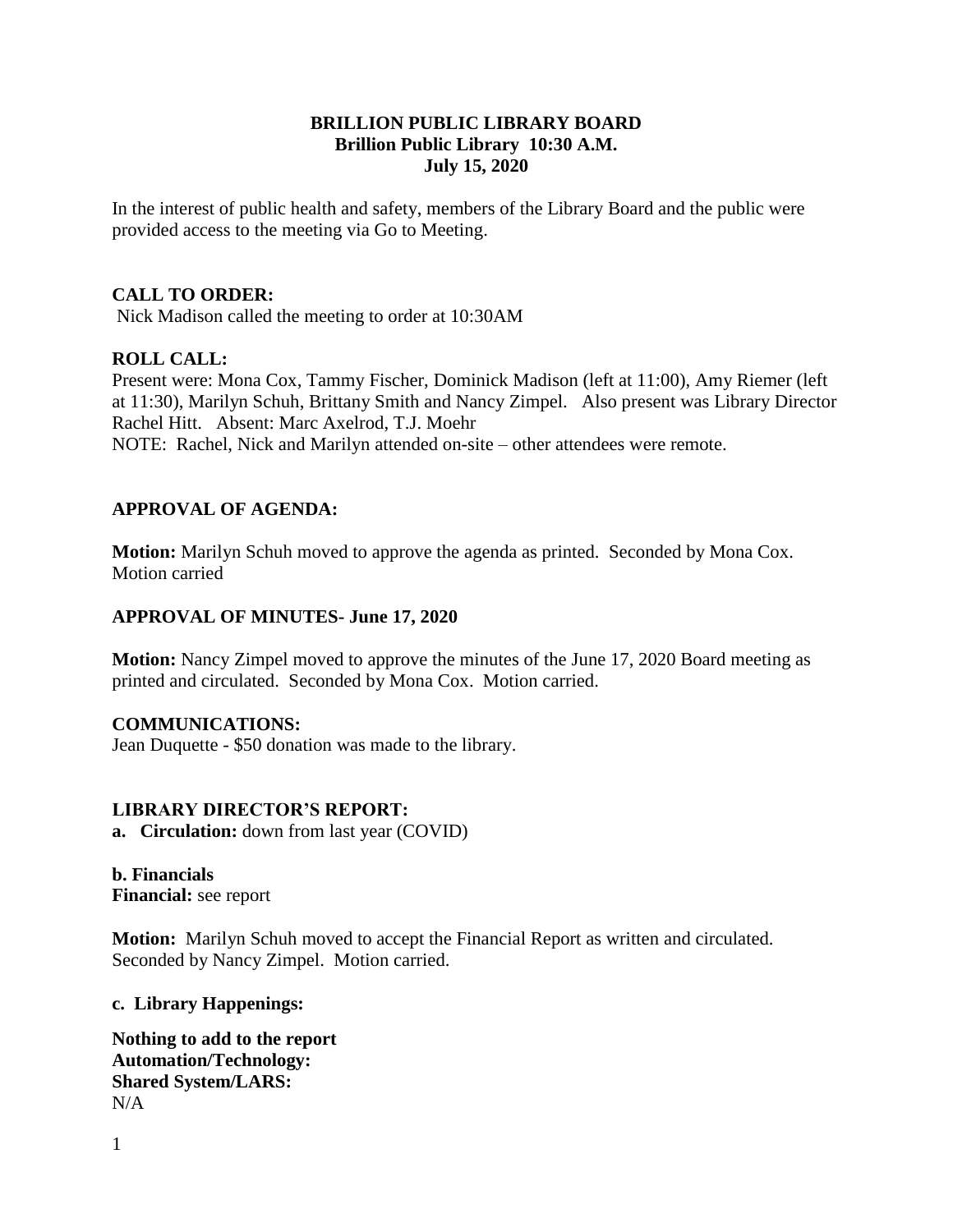#### **Technology updates:**

The marquee sign was not working yesterday. The vendor was able to identify and resolve the issue remotely.

# **BUILDING AND GROUNDS MAINTENANCE**

# **Any Building and grounds issues**

The installation of the new control interface went will. ACC will be in early next week to identify the issue that is causing a fan to run while the building is in unoccupied mode. The new controls are working very well.

Building & Grounds Committee Report

The committee (Marc, Nick, and Tammy) completed a walk through on July 9. Many of the items were cosmetic and have been taken care of by DPW.

The ash tree is showing signs of emerald ash borer infestation. The board agreed to cut down the tree as recommended by Andy Geiger.

**Motion:** Nick moved to cut down the diseased ash tree on library property. Seconded by Mona Cox. Motion carried.

The committee recommended replacing the acoustic tiles in the hallways leading to/from the Main Street and Park Avenue public entrances. Andy Geiger recommends a middle-range Armstrong solid-core tile (5 boxes (16 tiles per box) =  $$675.65$ ). The unstained tiles from the hallway can be used to swap out tiles in the ceiling above the stairwell. Andy recommends purchasing tiles to replace a small section in the main part of the library. The current, undamaged tiles can be used to replace the stained tiles in high profile areas. The new tiles can run along a wall or in another area where they're less likely to be noticed.

The board agreed that this is a maintenance issue of which Rachel has discretion/authority to decide to complete the job.

## **LIBRARY PROGRAMS Library Friends**  $N/A$

# **Summer Library Program**

Registration is down this year, which was to be expected due to factors noted in the director's report.

The library will post an outdoor challenge board to our Facebook page and website to encourage kids and families to get outside and explore. Dairy Queen coupons are the incentive.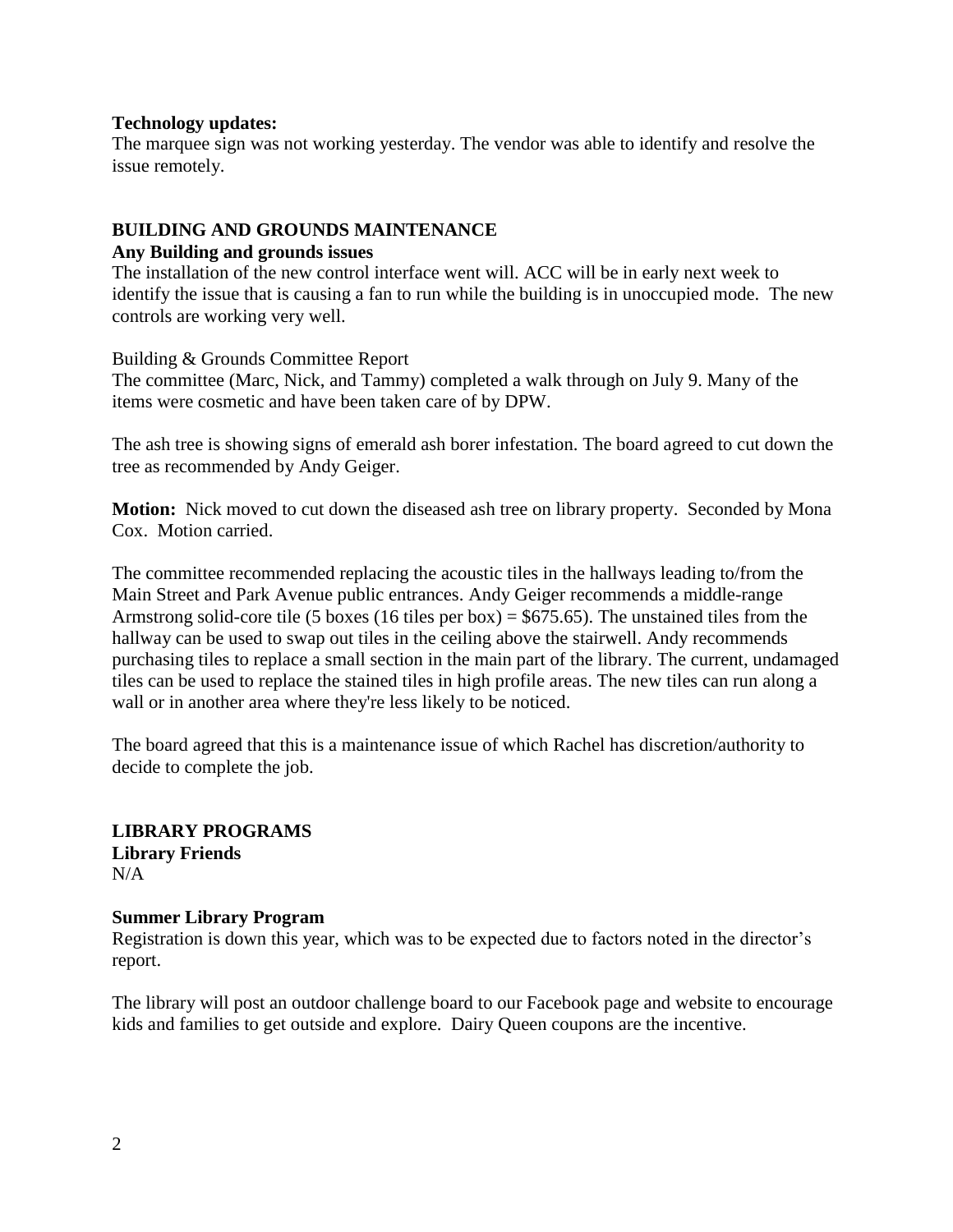### **Ongoing program updates**

All in-person programming is suspended. A weekly online storytime is provided on Tuesday mornings. The library is hosting two virtual books discussions next week (one teen (Tuesday) and one adult (Thursday)) for the book *The Hate U Give* by Angie Thomas, which is temporarily available as an e book and an e-audio without holds in the Wisconsin Digital Library.

# **MANITOWOC-CALUMET LIBRARY SYSTEM**

The regularly scheduled LARS meeting will occur virtually on Friday, July 17

# **2020 LIBRARY GOALS UPDATE**

COVID-19 has altered expectations of programming and may affect progress on other goals.

# **STRATEGIC PLAN UPDATE**

COVID-19 is affecting a number of activities within the designated goals for this year. Given the delay in the feasibility study, researching foundation fundamentals and recruitment of foundation trustees may be postponed until 2021. Community outreach and collaboration is also limited at present. The time consumed by COVID-19 planning and other activities may slow progress.

# **LIBRARY BUDGET 2021 (Nick left during this discussion (11:00 am) and Marily Schuh took over the meeting)**

Rachel presented preliminary budget options in order to collect feedback that will inform the draft she presents for approval next month.

It is important that the library avoid a significant drop in the operational budget, which would negatively affect county funding levels in 2022.

Rachel discussed the following items affection the 2021 budget:

Section 125 Plan – funds may be added to employee wages vs a separate deposit in to a flex spending account.

Yearly contribution to Reserves comes from amount we receive in County Funding. With this year's increase, we may change the amount set aside.

Fine Free would impact our income budget by about \$500 (estimate) but the employee time spent on fines would decrease as well.

Library donations – Rachel will confirm with Lori how to show them in budget Cell phone reimbursement? Add to August agenda in the budget discussion.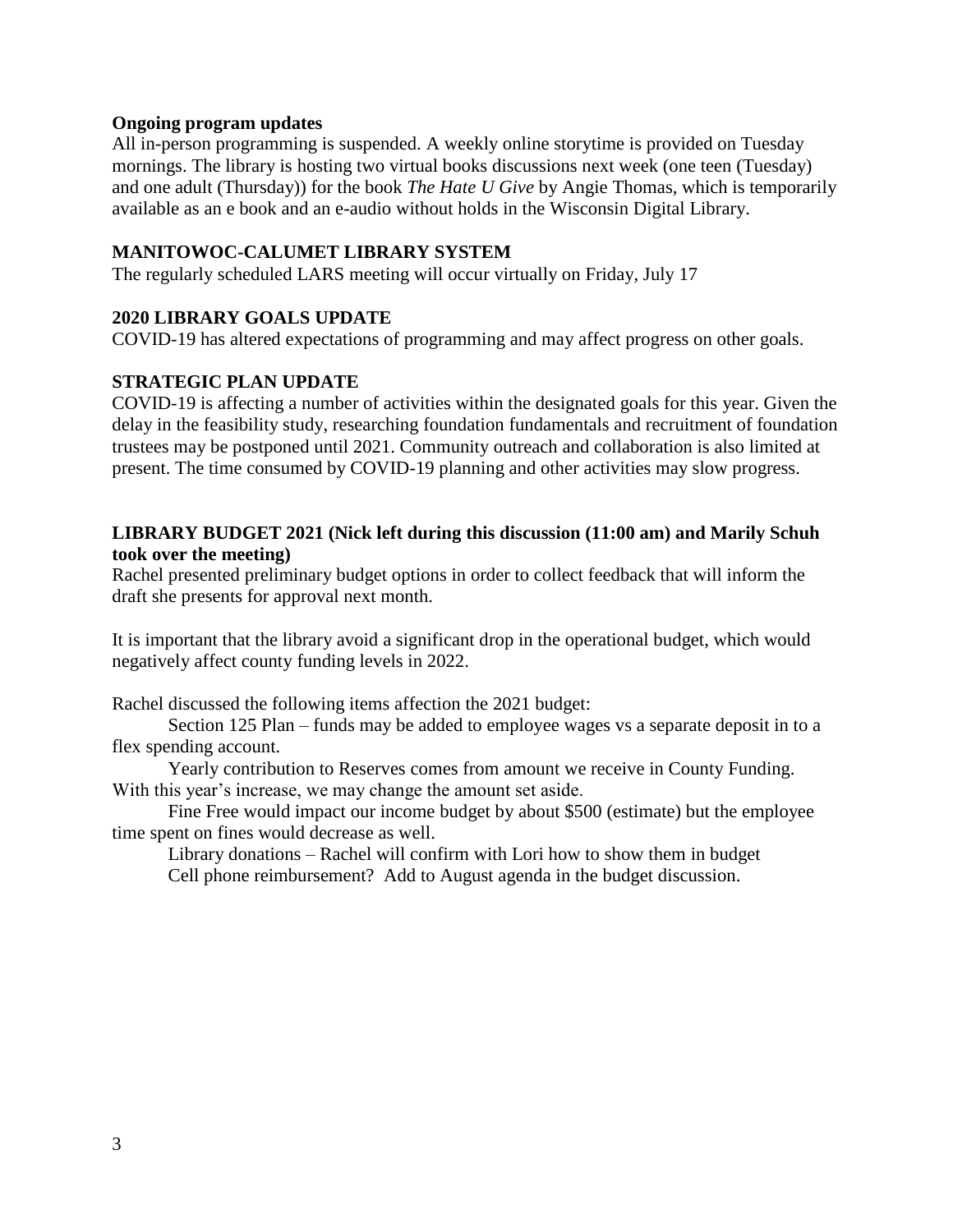# **COVID-19 LIBRARY SERVICES**

Rachel does not recommend expanding or altering library at this time. We are able to provide access to the building and meet the current level of demand as we continue to provide curbside service. The increase in COVID-19 activity over the last month in Calumet County (as well as the state as a whole) is a concern.

Rachel addressed circumstances that would prompt her to close the library to the public and/or suspend curbside service.

- 1. Increased COVID activity in Calumet County
- 2. Confirmed COVID cases in Brillion
- 3. COVID cases at the library (staff)

Rachel shared websites with COVID-19 data, including the current Calumet County dashboard info on COVID cases in Calumet County (which doesn't include the portions of Appleton and Menasha that fall into Calumet County). Cases are steadily rising with Calumet now being listed as "high" risk.

Rachel will discuss with Lynn (cleaning person) if she would clean the library if a COVID positive person has been in the library.

Rachel reported that the Chilton library will require masks to be worn by all patrons ages  $3 +$ effective Friday July 17, 2020. Discussion regarding this protocol and the Brillion library was discussed.

**Motion:** Marilyn moved to require library attendees to wear a mask in the library building. This is to go into effect within a week. Seconded by Tammy. Motion carried. NOTE: Curbside pickup with still be available. Masks will be made available for use at the library.

Rachel requested authorization to purchase a new receipt printer and required accessories. This purchase may be eligible for reimbursement from FEMA if the city has not yet submitted its claim.

**Motion:** Mona Cox moved to authorize the purchase of a receipt printer and any required accessories with costs not to exceed \$400 from the reserves. Seconded by Brittany Smith. Motion carried.

# **ELECTION OF OFFICERS**

**Motion:** Marilyn moved that all officer positions be reelected for next year. Seconded by Nancy Zimpel. Motion carried.

#### **PANDEMIC POLICY**

The board reviewed and approved the policy presented for consideration.